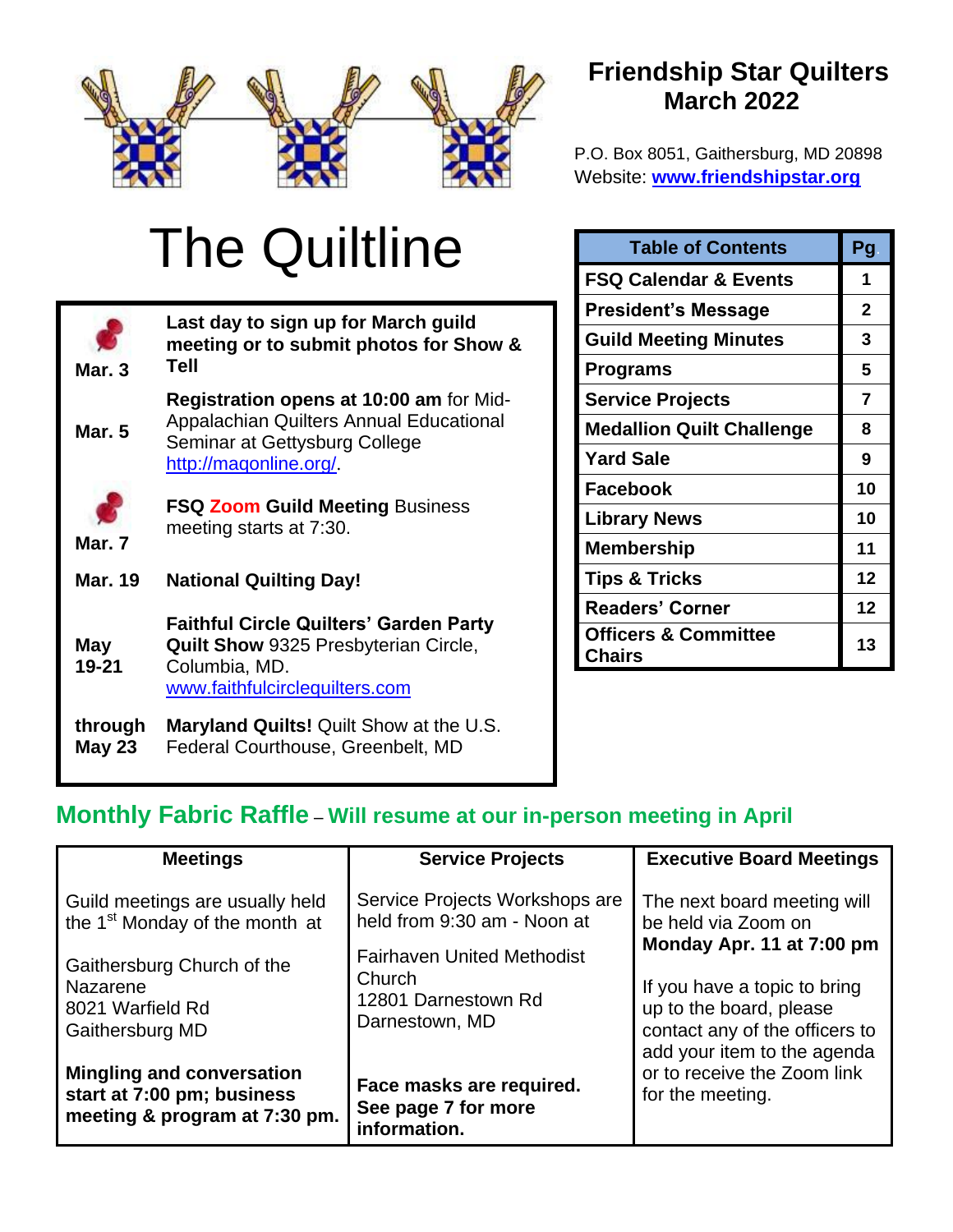

"When the groundhog casts his shadow And the small birds sing And the pussywillows happen And the sun shines warm And when the peepers peep Then it is Spring" - **Margaret Wise Brown**

At my house, we have spring peepers and snowdrops, and the daffodil leaves are starting to appear. Thank goodness!

March is National Quilting Month, and National Quilting Day is March 19 this year. It's also National Crafting Month, for those of us who are craft hummingbirds. March 19 is also National Chocolate Caramel day, so I will be sure to indulge my love for caramel M&Ms.

We are still in need of someone to volunteer as Program Chair. If we want to keep having amazing programs for our meetings, we need someone (or a group of someones!) to step up and take over this position for the guild. Cathy Miller has done an outstanding job, and although she is not able to continue as Chair she is willing to help new people learn the position. FSQ is a volunteer organization, and we cannot operate without volunteers. If you are new to the guild, volunteering is a GREAT way to get to know fellow members better.

Yours in Quilting,

Michele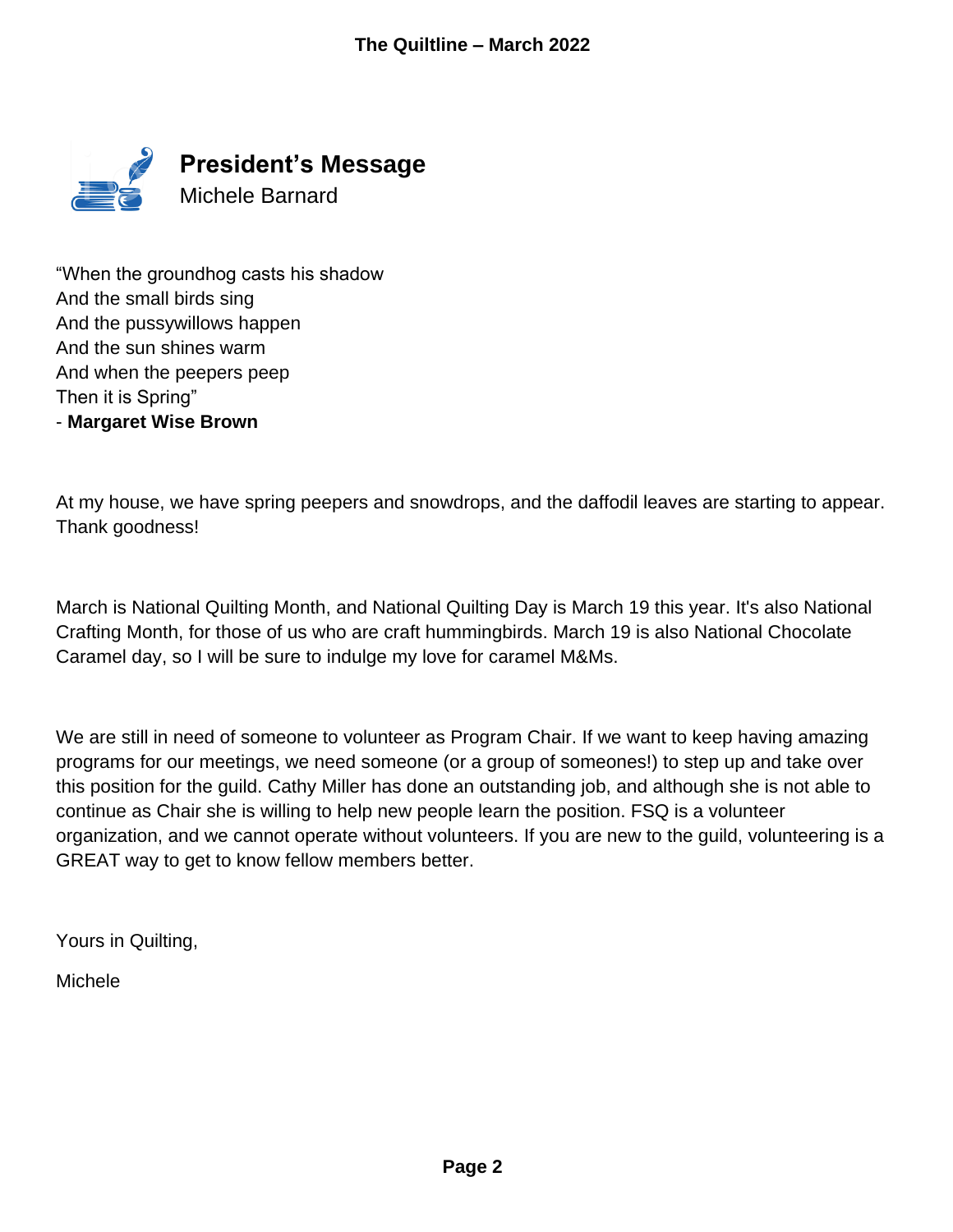

# **February Guild Minutes**

Peggy Weidman

President Michele Barnard called the meeting to order at 7:30 PM and asked everyone to mute their lines if not speaking. She then asked any new members to introduce themselves and there was no response.

**Meeting Minutes:** The January FSQ Meeting Minutes were approved as submitted.

## **Treasurer's Report – Kathy Swartz**

Kathy reported that, beginning February 20<sup>th</sup>, Sun Trust will be become Truist Bank and will be charging new fees. FSQ will have to pay a monthly fee if the account balance drops below \$5000 (has not happened in recent history). There will also be a fee for mailing paper statements. Kathy will opt for the online statements, however, that can be changed at any time.

The Church of the Nazarene has been paid through June, but Kathy has not yet paid for the gym in June, although they are holding it for us. Kathy also asked about the annual donation to Fairhaven Church. Anne Weaver responded that this annual donation was approved for every year in the future, and she will be sending in a request for the payment soon. Kathy also thanked everyone for sending her information for the FSQ guild document. A draft should be ready to send out by next month.

## **ANNOUNCEMENTS**

The next Executive Board Meeting is Monday, February 21 at 7 PM by Zoom. Anyone interested in attending is welcome. Contact one of the officers if you wish to attend.

#### **COMMITTEE REPORTS**

#### **Sewing Machines Plus Virtual Quilt Fest – Michele Barnard**

Michele announced the Sewing Machines Plus Virtual Quilt Fest with prizes for the Viewer's Choice Winners. She gave the dates for photo submissions, voting and live-streaming events. The information came too late for the Newsletter, but Judy Walsh sent out a blast email with the details. Judy subsequently learned that a number of people did not get the email and asked anyone who did not receive it to let her know so she could give a list of names to Heller Information Services, who manage our email, and ask for help rectifying the problem.

#### **Fiber Arts Show – Nicki Lynch**

Nicki announced that the Fiber Arts Show is open through February 23 at the Artists and Makers Studios on 11810 Parklawn Drive in Rockville. The hours are Monday to Friday 10 AM to 4 PM.

Liz Adams also mentioned that a quilt show is going on at the Greenbelt Courthouse.

#### **Program Chair News – Michele Barnard**

Cathy Miller has announced that she has to step down as program chair. Cathy has done a stellar job in finding great speakers and in moving programs over to Zoom during the pandemic. We all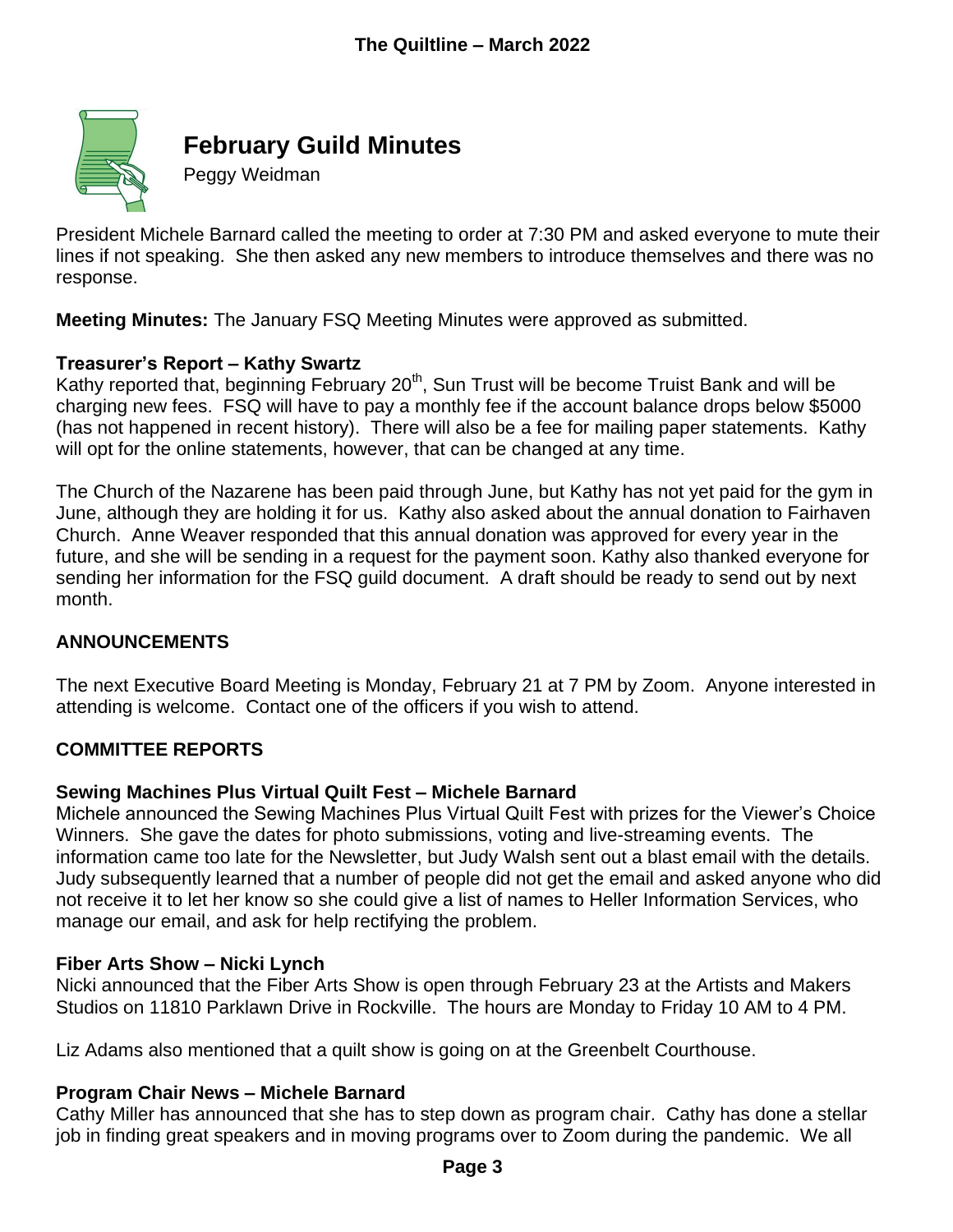## **The Quiltline – March 2022**

really thank her for her efforts. She has said she is willing to help with the transition to a new program chair. A volunteer (or two) is needed to take over this important position. Speakers have already been arranged through May 2022, and a potential speaker lined up for August. Someone is needed soon to begin scheduling the rest of the 2022-2023 membership year. Zoom speakers are not difficult to get but in-person speakers are.

#### **Membership Chair – Charlene Danka**

Charlene reported that she and Brenda Knopp have not yet been able to get together yet, but that they should be transitioned by next month.

#### **Service Projects – Anne Weaver**

Anne reported that due to the Omicron variant outbreak, Fairhaven is closed but Service Projects is allowed to conduct pick-up and drop-off as in the past. A SignUp Genius email was sent out last week for the next date, February 21. There are small and large quilt top kits, quilts ready to be bound, and quilts for simple machine quilting ready to be picked up. She and Nancy will let everyone know as soon as they know what the plans are for March.

#### **FSQ Facebook – Suma Glassman**

Suma announced that in early February, she started a new Facebook group for members to post their quilts. Even if you are signed up as a member of the Facebook page, you must signup separately to be a member of this Facebook group. Suma and Ellen are still working things out, so things posted on the Facebook page may not appear on the group page and you may have to follow both. Some people have already signed up and posted pictures from their virtual retreat weekend.

#### **Fabric Raffle – Liz Plantz**

The fabric for the March Raffle is anything green. Members may recall that the December 2021 raffle was supposed to be the Service Project Special, which was canceled when the meeting was changed to Zoom. It is now rescheduled for the March meeting as well. Liz reminded everyone that the Service Project Special raffle is for a 12.5 inch square 9-patch block, with juvenile themed fabric at the 4 corners and center and white solid fabric in the other squares. Bring one for the raffle and one for Service Projects.

#### **Question about March Meeting – Michele Barnard**

We are scheduled for an in-person meeting in March. The speaker is Karen Kehl. Unless you hear otherwise, plan for an in-person meeting.

#### **Program – Cathy Miller**

Cathy introduced the February speaker, Debbie Wendt.

#### **Program Speaker – Debbie Wendt: "Egyptian Tentmakers Applique"**

**Show and Tell –** Judy Walsh presented a slideshow of 27 quilt photos submitted by 7 guild members who described their creations.

#### **Door Prize**

The FSQ door prize gift card was won by Laura Markus.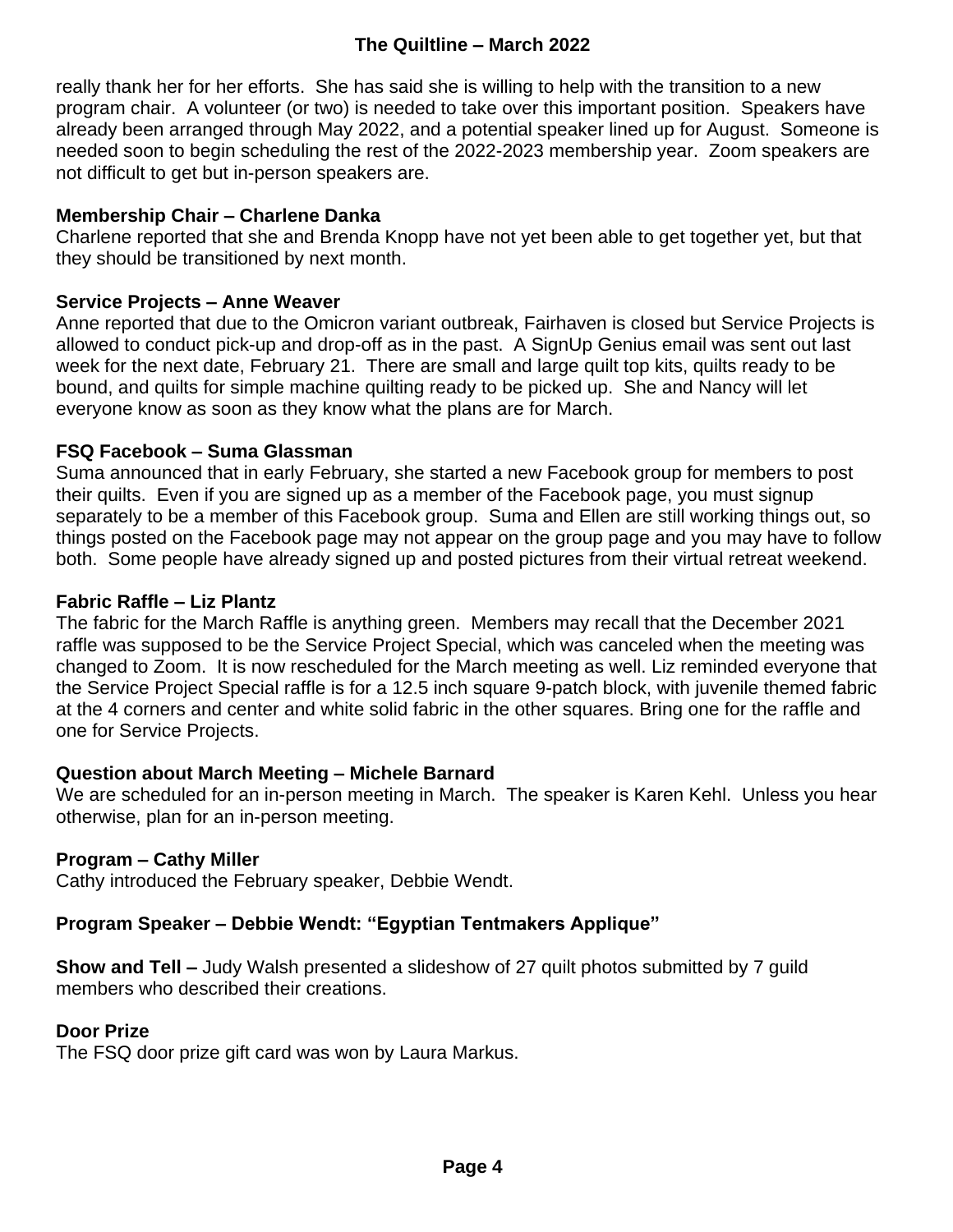## **The meeting was adjourned at 9:44 PM**

The next meeting will take place at 7:30 PM, March 7, 2022 (in-person).

Respectfully submitted, Peggy Weidman, Secretary



**IMPORTANT: We need a new Program chair NOW.** Getting speakers for Fall, etc. takes time and the good ones get snapped up quickly. The job could be shared and I would be willing to help a little as well, if you choose. I will definitely help you get started, as JoAnne did for me and will be a resource going forward.

Please consider taking on part or all of the task; without it, there is no meeting. If you don't want to do the on-stage part, someone else can do it. I realize some people don't feel comfortable getting up in front. Form a small group, each doing the part you enjoy, be it organizing the paperwork, finding the speakers, helping the speakers present their quilts, etc.

**It has become necessary to switch our March and April speakers. Karen Kehl has some unanticipated family medical needs which require her attention. She will do her presentation in person in April.** 

## **This month's meeting**:

Jane Hauprich will present Making Negative a Positive via Zoom. **Please be sure to sign up for Zoom no later than Thursday March 3.** Many have signed up late recently, and this could result in you not receiving the link.

Jane Hauprich describes herself in this way:

I am an award-winning quilter and quilt instructor. I live on the Eastern Shore of Maryland.

I first started piecing quilts in 1998. I have learned a lot since that time and most likely have a lot more to learn.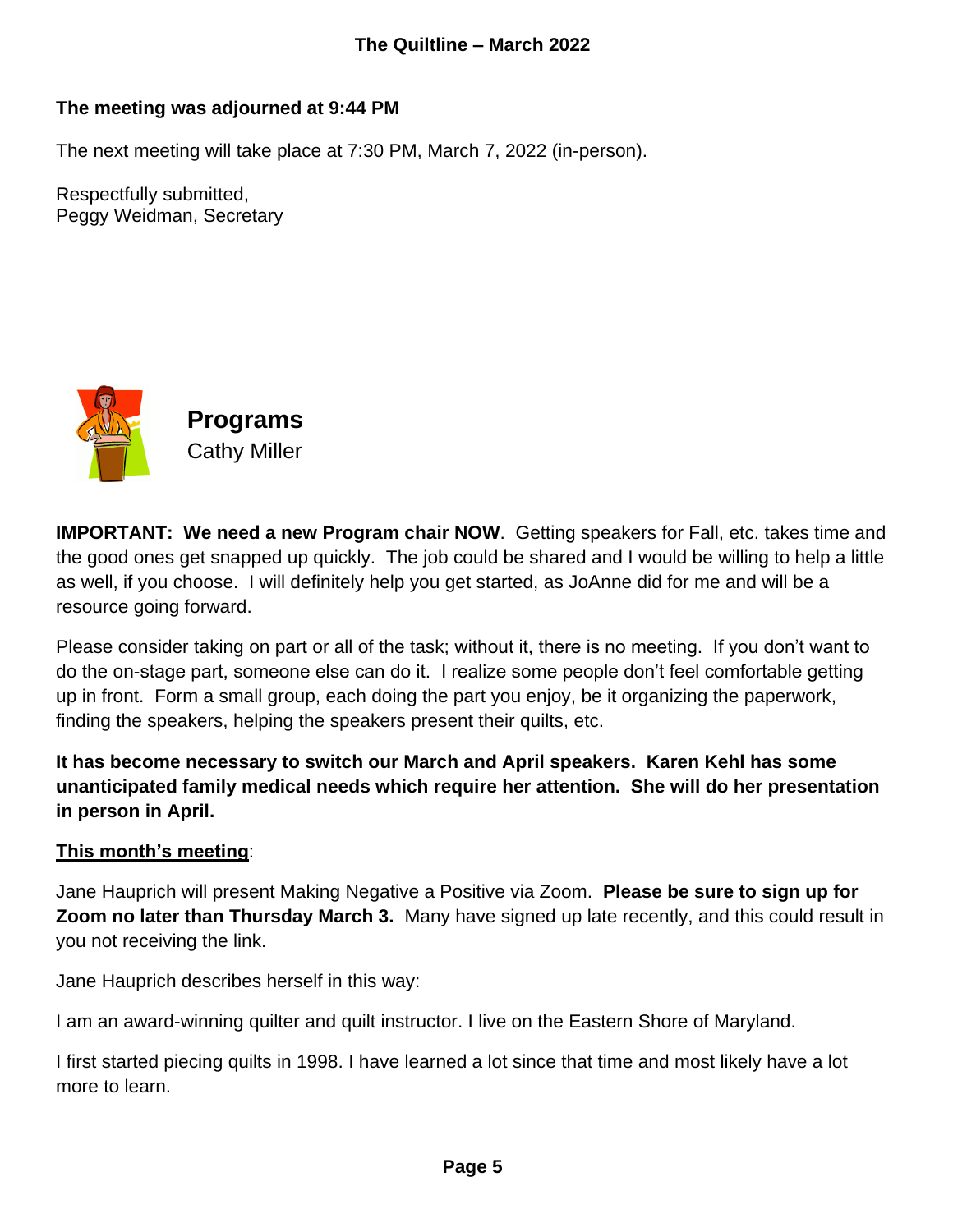## **The Quiltline – March 2022**

I have had a Handi Quilter Sweet Sixteen and then upgraded to a Handi Quilter Avante. I now own a Handi Quilter Capri and a Handi Quilter Amara with ProStitcher.

I specialize in free motion custom quilting. All of my custom quilting is free motion. While I do tend to use my ProStitcher for quilting edge to edge customer quilts. My love of free motion stems from loving the creative side of quilting and you will more than likely find me at my long arm more often than I am piecing quilts at my regular sewing machine anymore.

My quilting philosophy is this……I believe that each quilt is special and deserves quilting that accentuates its beauty and uniqueness.

I teach free-motion quilting classes using your home machines, mid-arms, or long-arms. These classes enable quilters to finish their own quilts. In each level of classes (beginners, intermediate or advanced) I teach designs that include all over patterns, and designs that will fit into squares, triangles and sashing, so that when you are done with a class you will be able to quilt one of your own quilt tops using what you have learned in class. My virtual classes have been a huge success!!

I also offer private long arm quilting lessons.

I am a Handi Quilter Ambassador, an Island Batik Ambassador and a Superior Threads Certified Threadologist.

\*\*\*\*\*\*\*\*\*\*\*\*\*\*\*\*\*\*\*\*\*\*\*\*\*\*\*\*\*\*\*\*\*\*\*\*\*\*\*\*\*\*\*\*\*\*\*\*\*\*\*\*\*\*\*\*\*\*\*\*\*\*\*\*\*\*\*\*\*\*\*\*\*\*\*\*\*\*\*\*\*\*\*\*\*\*\*\*\*\*\*\*\*\*\*\*\*\*\*\*\*\*\*\*\*\*\*\*\*\*



# Download a free quilt pattern to celebrate National Quilting Day!

Thanks to the Quilt Alliance partners below, click on a link to view free downloadable patterns and projects:

[Moda Fabrics](https://my.modafabrics.com/free-patterns) [Aurifil](http://www.aurifil.com/patterns) [eQuilter.com](https://www.equilter.com/pattern/category/1) **AccuOuilt** [StudioE Fabrics](https://studioefabrics.net/projects/) [Henry Glass & Co.](https://www.henryglassfabrics.net/archived-projects/) [Windham Fabrics](http://www.windhamfabrics.net/cgi-bin/fabricshop/projects.cgi) [Indygo Junction by Amy Barickman](https://indygojunction.com/pages/freebies)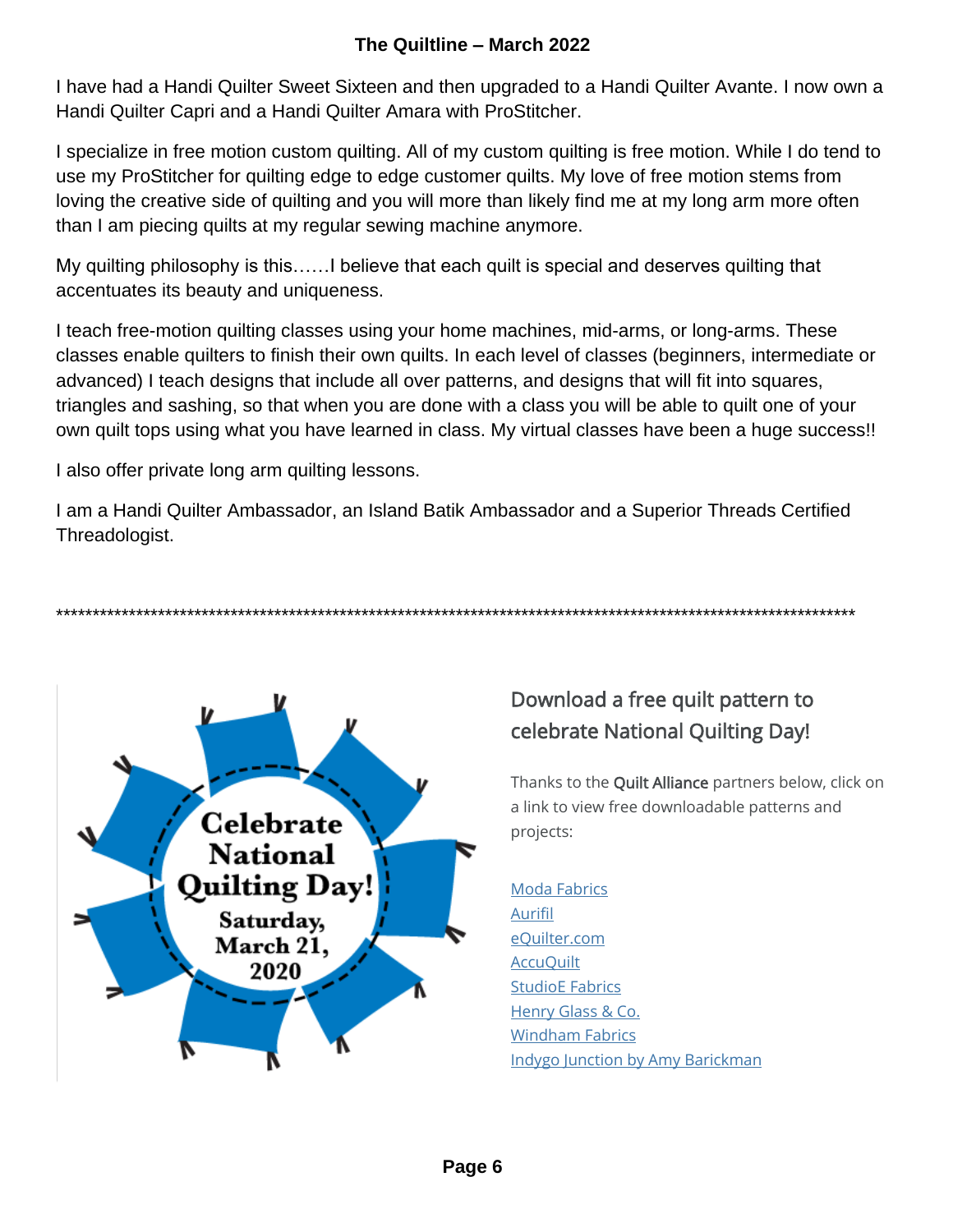

First, the wonderful news! **Starting on March 1, workshops are back in person with no signups!** We are excited to see everyone again and to be able to spend the morning doing what we love to do – making quilts for others. Dates for upcoming workshops are listed below.

More placemats! We've had a request for about 75 placemats for clients of Meals on Wheels in Kensington and we were happy to say yes. We would love your help to fulfill this request.

The plan is to deliver them at the beginning of May, so anything cheery with a spring/summer look would be wonderful. Keep in mind that most of the clients are elderly women.

Suggested size is 14" x 18" but they can be larger too. Use cotton for tops and backs, and either batting or flannel for the middle layer. No need to use binding; you can just sew them envelope-style, and finish them with topstitching and light quilting to hold the layers together. Many of you already have patterns for placemats, but in case you want to try something different, here is a link you may find helpful. [https://media.rainpos.com/4674/charmsquareplacemats\\_20151019091959.pdf](https://media.rainpos.com/4674/charmsquareplacemats_20151019091959.pdf) Of course, you can also make a quick placemat using two fat quarters, one for the front and one for the back, with batting or flannel in between.

Service Projects has a limited supply of fabric and batting to share. We will have it available at the March and April workshops (March 3 & 24 and April 7 & 14), as well as at the guild meeting in April. The placemats will be due the first week of May, either at the guild meeting on May 2 or the Service Projects workshop on May 5.

Service Projects workshops are held from 9:30 am until noon at Fairhaven United Methodist Church, 12801 Darnestown Road (Route 28), about ½ mile west of Quince Orchard HS. Contact Nance Brennan or Anne Weaver for questions or directions. See you there!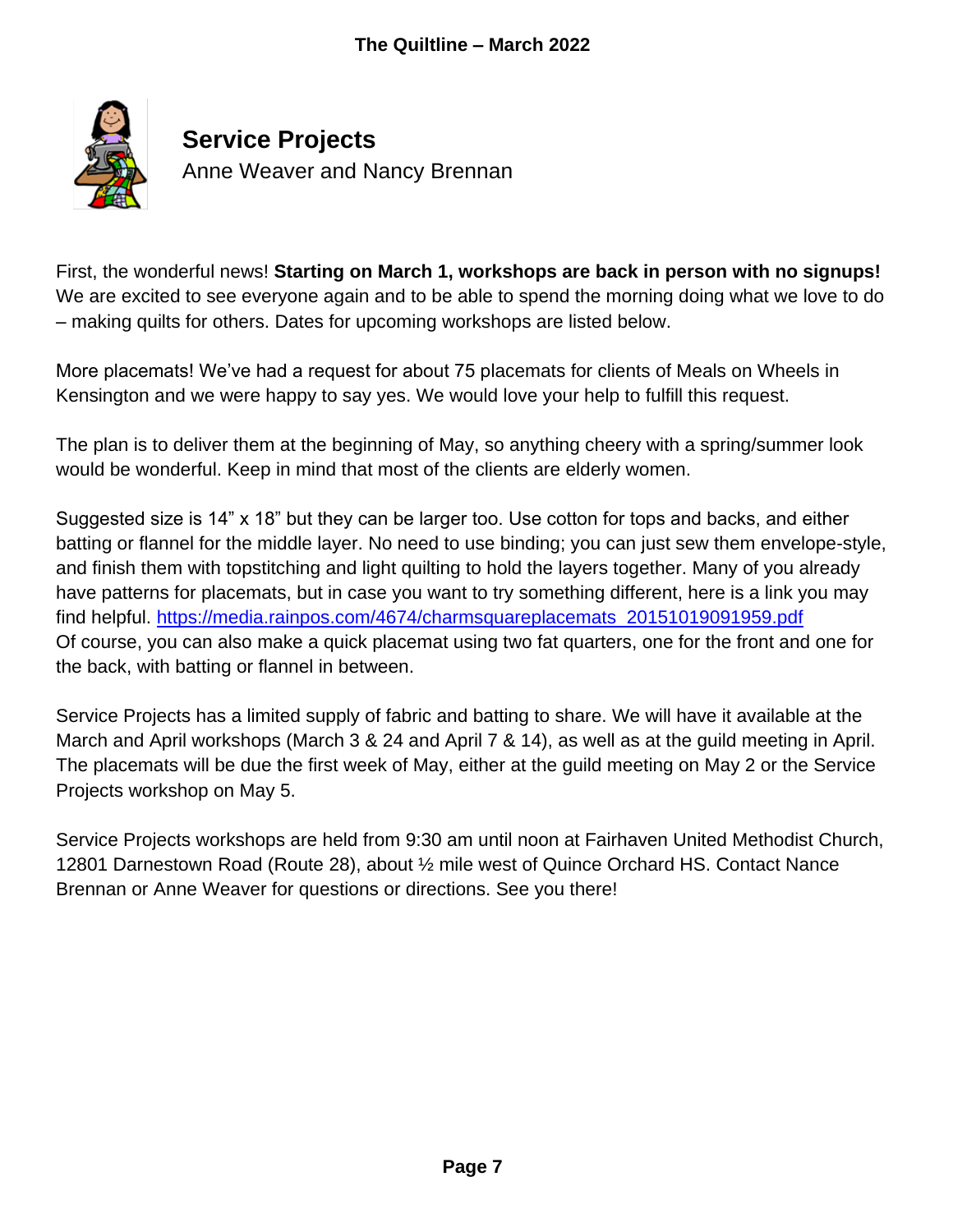

# **Service Projects Quilt Challenge**

JoAnne DuChez

Are you up for a challenge? This year the Service Projects Challenge is to create a medallion quilt.

The quilt should focus on an obvious medallion - usually centered - although you're free to be creative.

The final product must be quilted and bound, between 40" square and twin size. As in the past, all quilts will be donated to Service Projects.

Fabric bundles will be available at the April and May meetings, although you are free to use your stash.

Finished quilts are due at the September  $12<sup>th</sup>$  guild meeting by 7:15 pm. Voting will take place before the meeting and for the first 10 minutes of the break.

Yard Sale Bucks will be awarded to the three quilts with the most votes. We can't wait to see what your imaginative spirits create!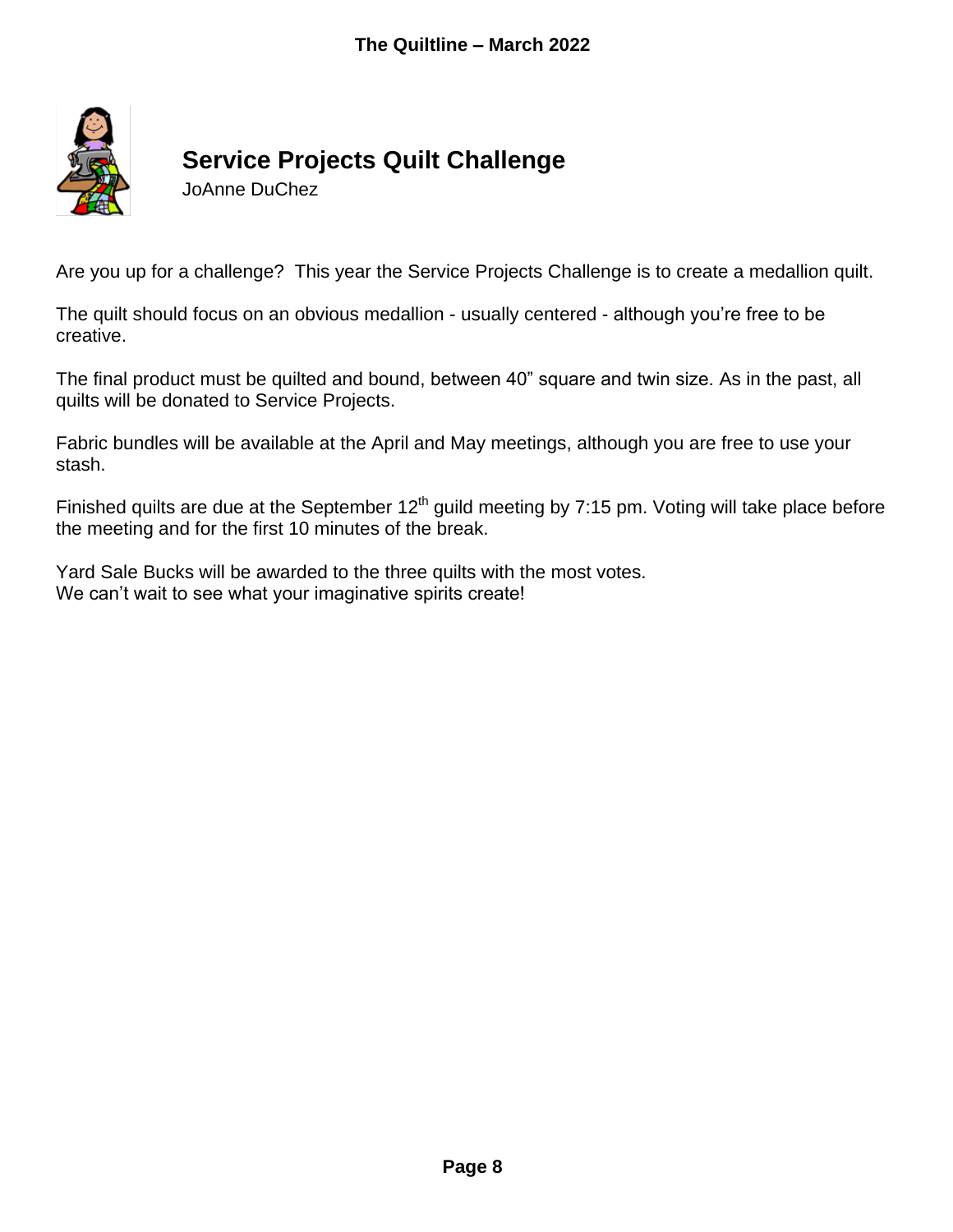

# *The 2022 FSQ Yard Sale will be held on June 6th at our monthly FSQ meeting!*

Jennifer Rossmere

The Yard Sale Committee is ready to start collecting your wonderful donations again!

## **Collecting at in-person FSQ Meetings** – April 4<sup>th</sup> and May 2<sup>nd</sup>

To collect your donations, several cars will be in front of the church before the meeting so that you can put your donations directly into our cars as you arrive. If you come later, we will have a box in the foyer where you can leave your donations.

**Collecting at Service Projects** - Fairhaven United Methodist Church: March 3<sup>rd</sup> and March 24<sup>th</sup>, as well as April  $7<sup>th</sup>$  and  $14<sup>th</sup>$ 

Since the Church has reopened for in-person workshops, please come into the building and ask for Wendy Bauman, Peggy Weidman or Jennifer Rossmere. We will transfer your donations directly to our cars (no need to carry them into the church). **Please be aware that masks are still required when entering Fairhaven Church.** 

**If you have a large donation**, please contact Carmen Contreras-Sesvold [carmen.sesvold@gmail.com\)](mailto:carmen.sesvold@gmail.com).

**Donations** - It would be wonderful if you could help us by separating your donations into containers with fabric only, paper only (patterns, books, etc.), or notions/other items.

## **We specifically want quilting supplies and are NOT accepting**:

- really small scraps of fabric (less than about 5 inches square)
- home décor or clothing fabric
- clothing patterns
- books published before 2017

If you have any questions, please email the Yard Sale Committee at [Yard\\_Sale@friendshipstar.org.](mailto:Yard_Sale@friendshipstar.org)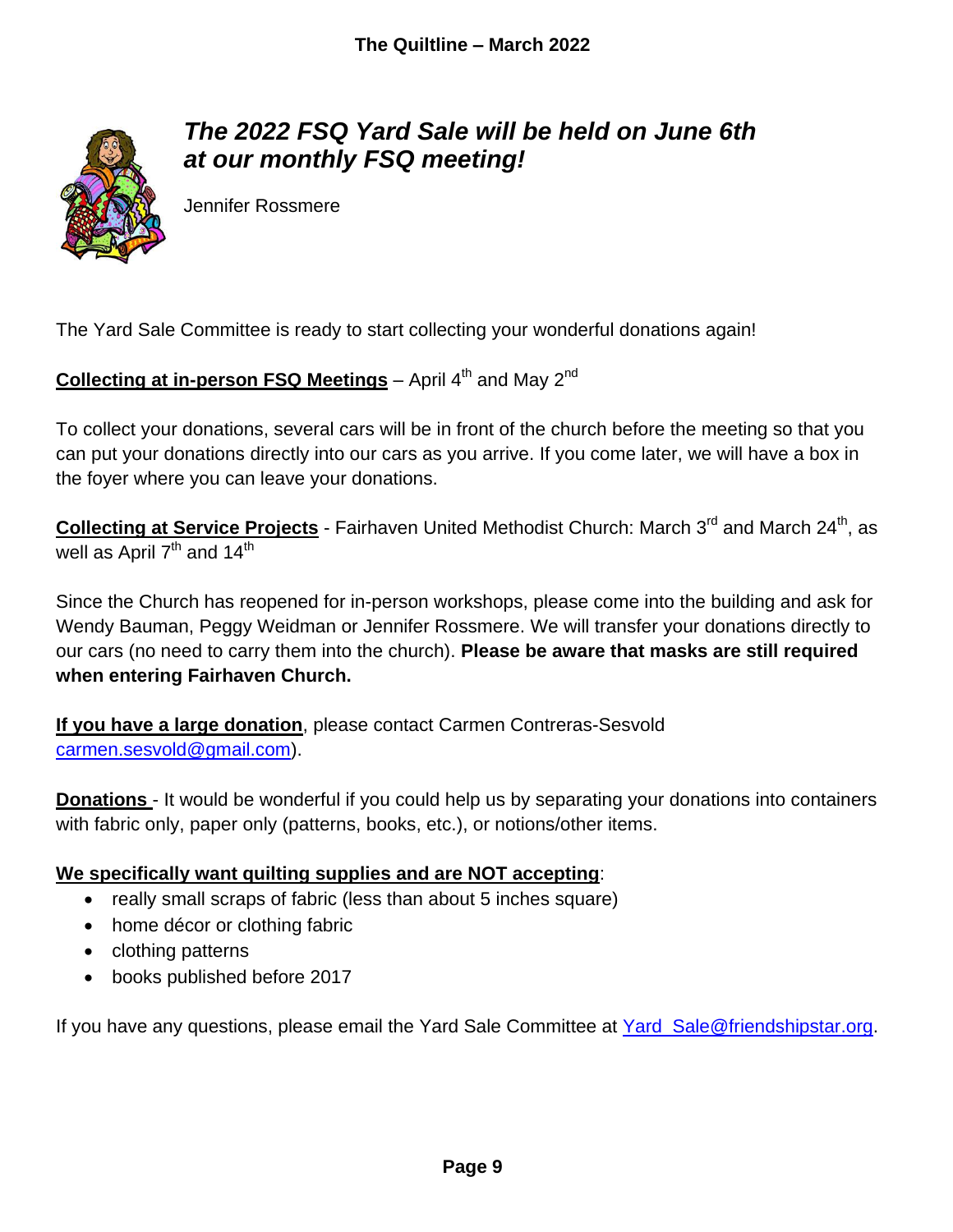

As of January of this year, we now have a Facebook Group in addition to our regular page on that platform. Please like the page and join the group. The group will allow you to share pictures of your work with other members. Both pages are public so you can still view them just by going to the links. We post various items of interest to both areas.

The regular Facebook page is located at <https://facebook.com/FriendshipStarQuilters/>

The Facebook Group is at <https://www.facebook.com/groups/421870746339372>

If you have any questions, you can contact either Ellen or Suma individually, or send an email to [facebook@friendshipstar.org](mailto:facebook@friendshipstar.org) .



**Library News** Rosie Hormuth and Liz Lawrence

The library will be open for all FSQ in-person meetings! Please drop by our tables, page through a few books, and make a couple selections to take home for a month. We have lots to inspire you and get your creativity flowing.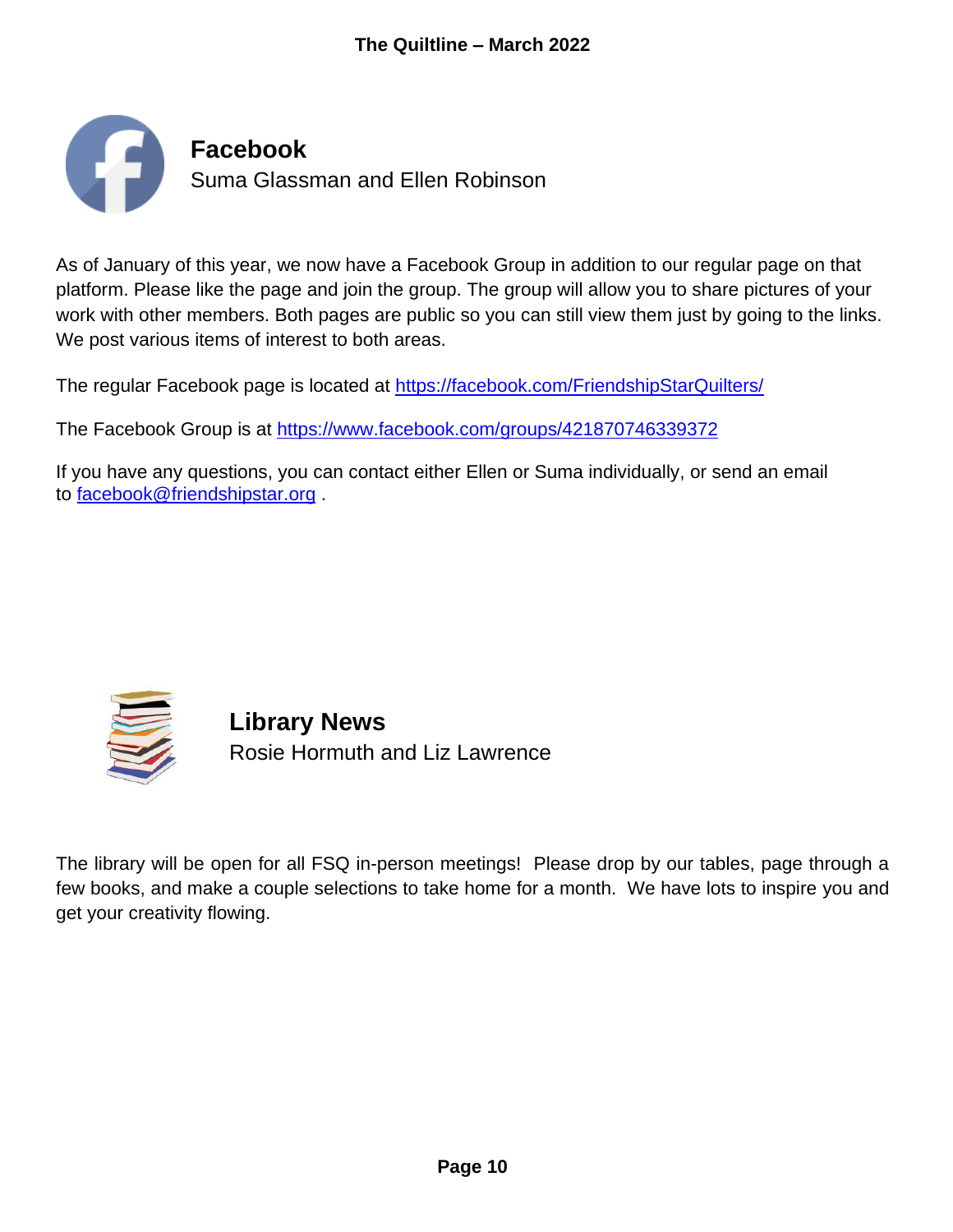

# **Membership**

Charlene Danka

Let's begin by thanking Brenda Knopp for her dedicated service as membership chair for the past two years! Brenda was a new member when she took on this responsibility just as the pandemic began. She did an outstanding job even though our meetings were on Zoom and we only had several "in person" meetings. On a personal note, I appreciate Brenda's help in training me for this position.

During our Zoom guild meetings, we are allowing members to bring a guest one time (without cost) as long as there is available space. Some lectures may have space limitations and we do need to be mindful of that. For the most part this is not an issue and we would love to keep seeing new faces.

Our March meeting will now be a Zoom meeting. If you would like to bring a guest, please note the guest's name in the SignUp Genius. Please also email me at *mbrshp@frienshipstar.org*. In the Subject, note "FSQ Guest". Send your name, the guest's name and the guest's email address. Please do NOT give out the Zoom link sent to you for the meeting. We will send the link to the guest.

Anyone wanting to renew membership or join the guild can find the registration forms on the website along with the mailing address to send your dues.

I look forward to seeing you on Zoom at the March meeting.

Charlene Danka Membership Chair



## **March Birthdays**

- Carmen Contreras Sesvold Mar 3 Heidi Oestreicher Mar 16 Laura Markus - Mar 3 Linda August - Mar 18 Elizabeth Brigham - Mar 8 Julia Street - Mar 20 Dianne McCutcheon - Mar 8 Karen Kehl - Mar 21 Lorie Coston - Mar 10 Carol Millman - Mar 21 Kate Foley - Mar 10 Elaine Villforth - Mar 28 Carol Carrier - Mar 12 Pat Vasaio – Mar 29 Diane Heller - Mar 15
-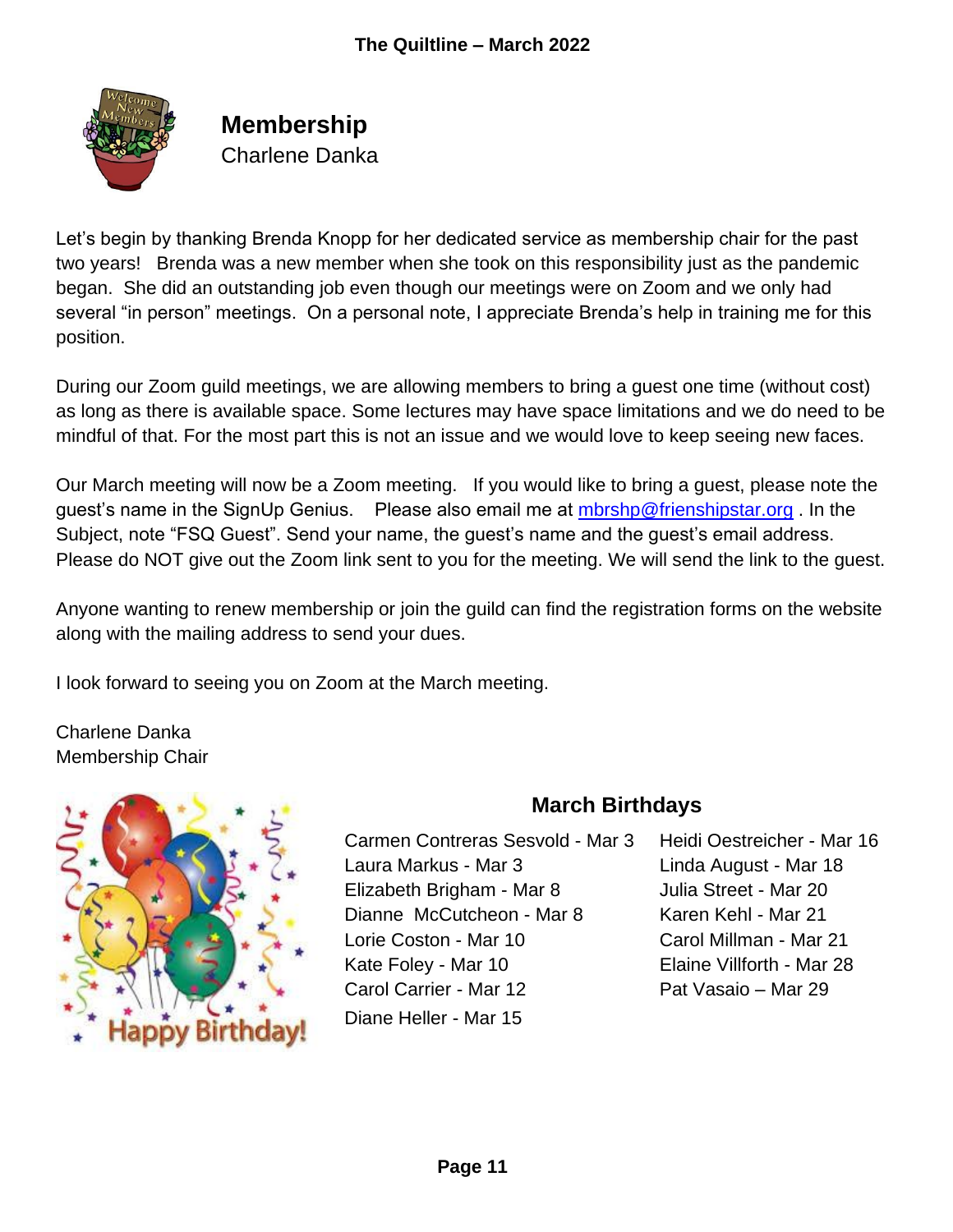

**Tips & Tricks** Judy Walsh

Is your iron messy because you forgot to use a top sheet of parchment paper when preparing fabric for some fusible applique?

If so, a Mr. Clean Magic Eraser will remove all evidence of your mistake. Just be sure your iron is cool, and dampen the eraser before you clean the soleplate.

*All members are invited to contribute to this column. Please share a sewing/quilting tip you've found helpful by sending in a brief write-up for our next newsletter.*



**Readers' Corner** Judy Walsh

I'm currently reading my way through the **"Coffeehouse Mystery" series by Cleo Coyle** (which is the collaboration of Alice Alfonsi and her husband Marc Cerasini writing under a pseudonym).

The main character manages a high-end coffeehouse in New York City. In addition to a watching each murder mystery unfold – and learning more about coffee than you thought there was to know at the end of each book the reader is treated to recipes for some of the drinks, main dishes and desserts that made their appearance at various events throughout the story.

There are 19 volumes in the series, but each story stands on its own and the characters are reintroduced if you can't start with volume 1. Our county library has almost all of the books (volume 3 is missing), and many volumes are available in written, audio- and e-book versions.

The stories have lots of twists and turns, so if you like cozy mysteries I think you'll enjoy these, too.

*All members are invited to contribute to this column. Please share some of the books or authors you've enjoyed by sending in a brief write-up for our next newsletter.*